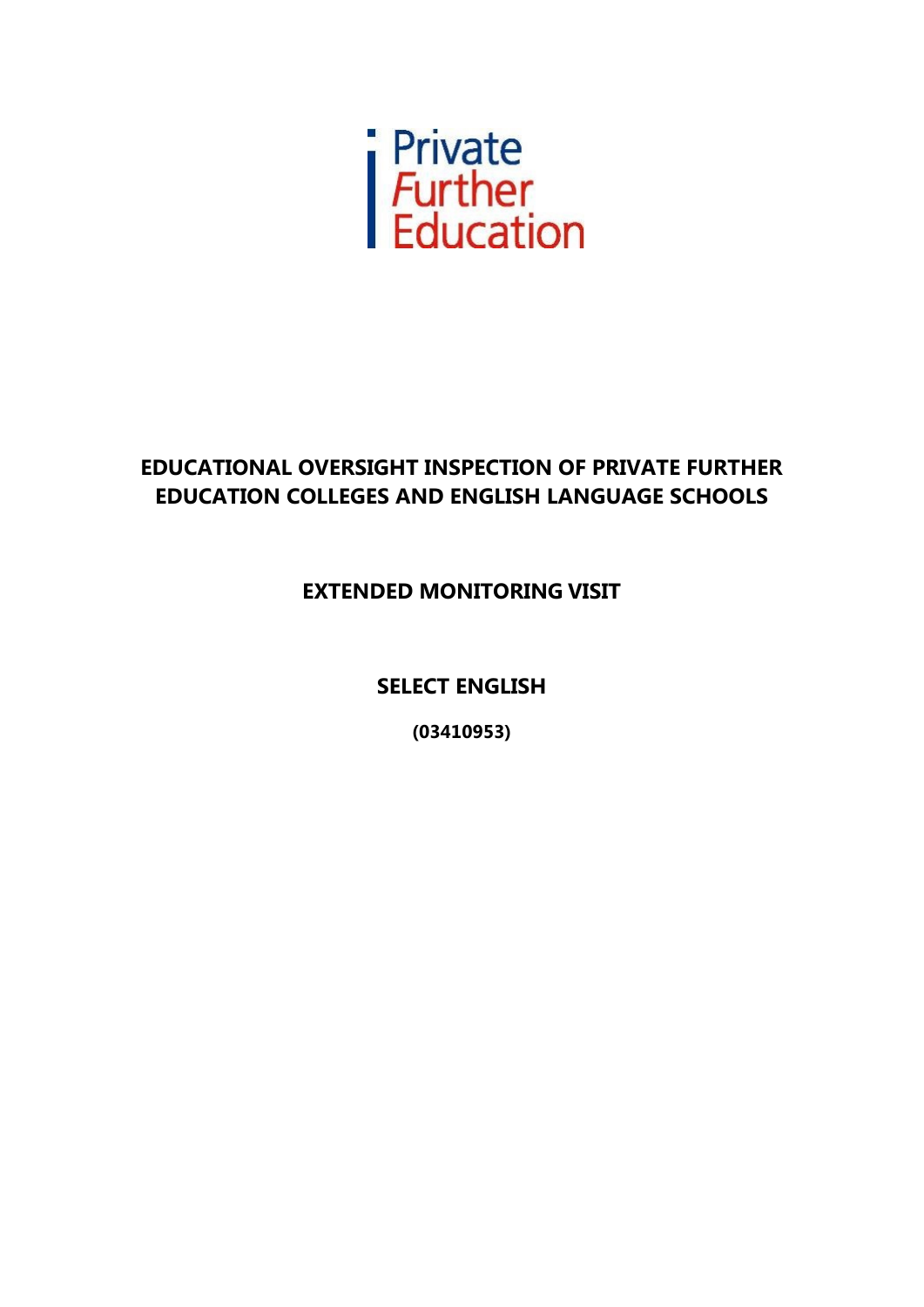.

### Full Name **Select English**

| Address                     | 13 Station Road, Cambridge, CB1 2JB |    |  |
|-----------------------------|-------------------------------------|----|--|
| Telephone Number            | 01223 300529                        |    |  |
| <b>Fax Number</b>           | 01223 467150                        |    |  |
| Email Address               | hanna.claydon@selectenglish.co.uk   |    |  |
| Website                     | www.selectenglish.co.uk             |    |  |
| Director                    | Ms Hanna Claydon                    |    |  |
| Proprietor                  | Mr Mervyn Martin                    |    |  |
|                             | Mrs Helena Martin                   |    |  |
| Age Range                   | $7+$                                |    |  |
| Total number of<br>students | 54                                  |    |  |
| Numbers by age and          | 18+:                                | 54 |  |
| type of study               | EFL only:                           | 54 |  |
|                             |                                     |    |  |

Inspection date **02 June 2015**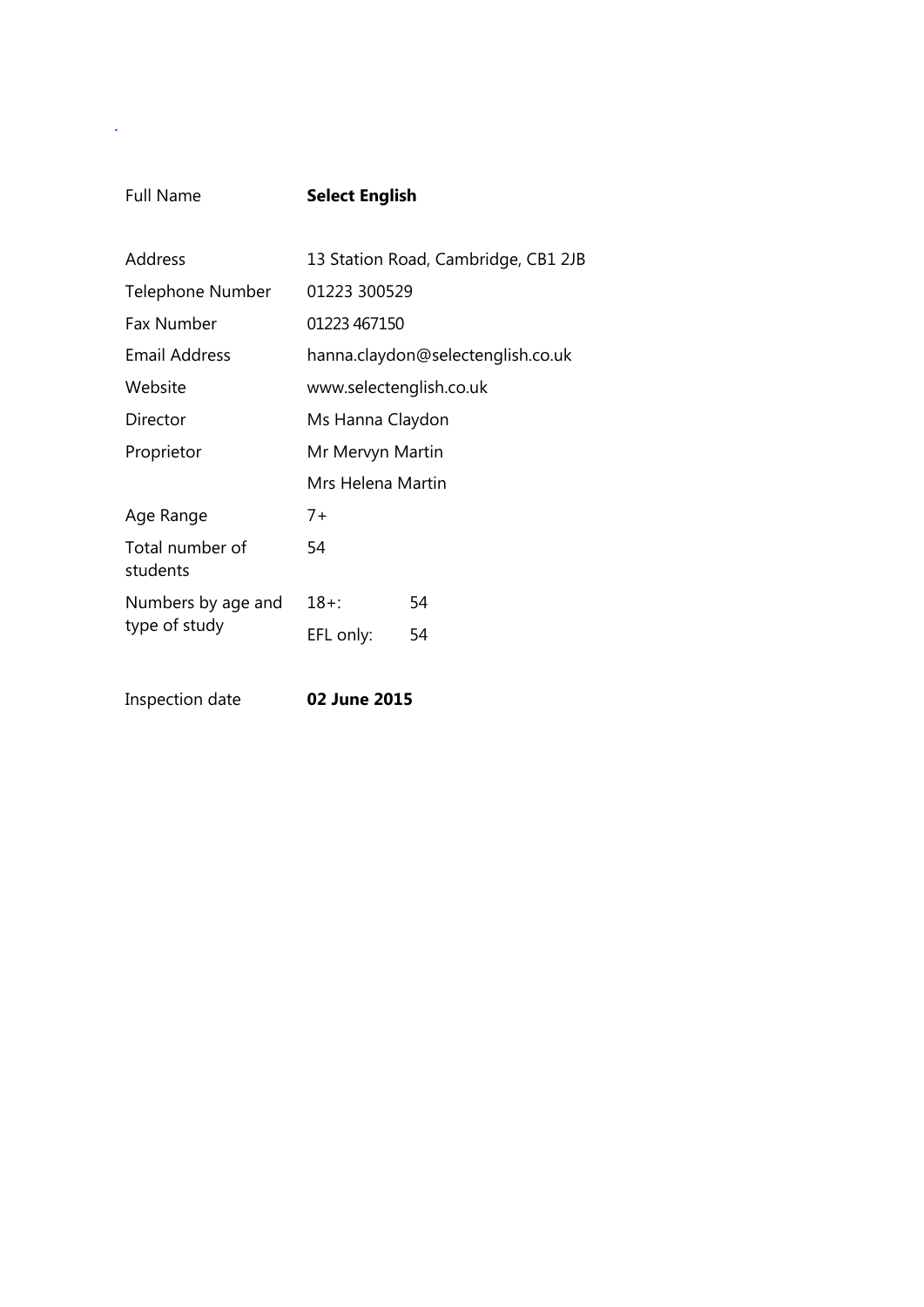#### **PREFACE**

This inspection report follows the Framework for Educational Oversight Monitoring Visits and Extended Monitoring Visits of private further education colleges and English language schools. The focus of the visit is to confirm that the quality standards reported at the last full inspection are being maintained.

The ISI is an approved Educational Oversight body authorised by the Home Office to inspect privately funded further education colleges and English language schools in England and Wales offering courses on the Qualifications and Credit Framework. It is designed to improve the quality of education on offer to international students who attend UK colleges through Tier 4 of the points-based system for student visas.

ISI inspections are required to:

- Report on the extent to which colleges comply with the published Educational Oversight Standards;
- Assess and report on the quality of educational outcomes and provision;
- Where applicable, make recommendations outside the scope of the Standards to support continued improvement of quality.

Inspection provides objective and reliable reports on the quality of colleges, and by placing reports in the public domain, makes this information available to students, Government and the wider community. Inspection takes account of the context of each individual college, and of how it evaluates its own performance and demonstrates its success.

The inspection of the college is from an educational perspective and provides limited inspection of other aspects; though inspectors will comment on any significant hazards or problems they encounter which have an adverse impact on students. The inspection does not include:

- (i) an exhaustive health and safety audit;
- (ii) an in-depth examination of the structural condition of the college, its services or other physical features;
- (iii) an investigation of the financial viability of the college or its accounting procedures;
- (iv) an in-depth investigation of the college's compliance with employment law.

An extended monitoring visit is for those colleges found at the last inspection to have met or exceeded the quality Standards for Educational Oversight. Inspectors will make judgements on progress against any action points and recommendations made at that time. The inspection will not examine all other Standards in detail but will sample to confirm that previous Standards have been maintained and that there are no contrary indicators to those quality judgements. Inspectors will also consider the impact of any material change reported since the last inspection.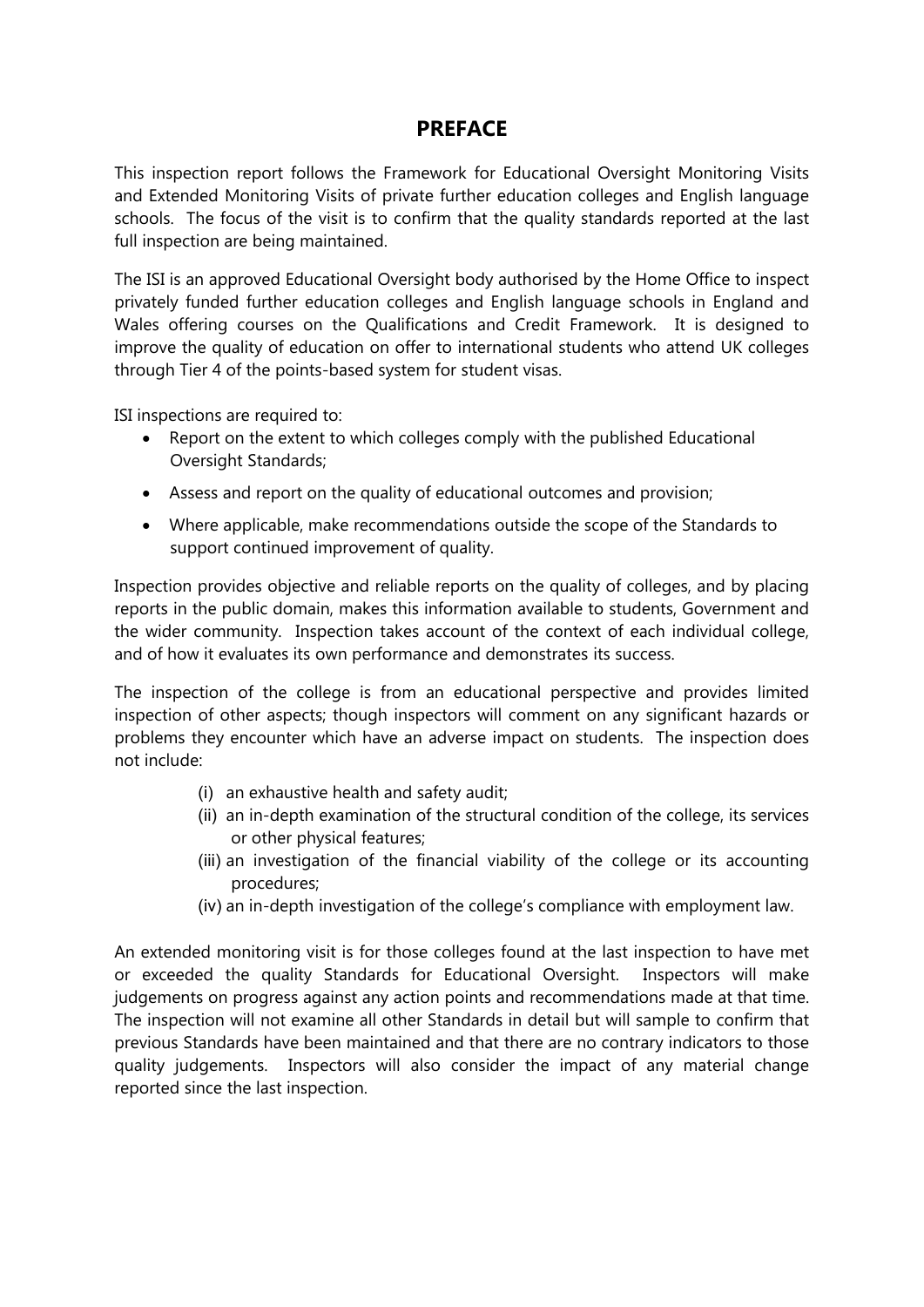## **CONTENTS**

| $\mathbf{1}$ | <b>CHARACTERISTICS AND CONTEXT</b>                                           | 2 |
|--------------|------------------------------------------------------------------------------|---|
| $\mathbf{2}$ | <b>SUMMARY OF FINDINGS</b>                                                   | 3 |
| 3            | THE QUALITY OF THE CURRICULUM, TEACHING AND LEARNERS'<br><b>ACHIEVEMENTS</b> | 4 |
| 4            | STUDENTS' WELFARE, INCLUDING HEALTH AND SAFETY                               | 5 |
| 5            | THE EFFECTIVENESS OF GOVERNANCE, LEADERSHIP AND<br><b>MANAGEMENT</b>         |   |
| 6            | <b>ACTIONS AND RECOMMENDATIONS</b>                                           | 8 |
|              | <b>INSPECTION EVIDENCE</b>                                                   | 9 |

Page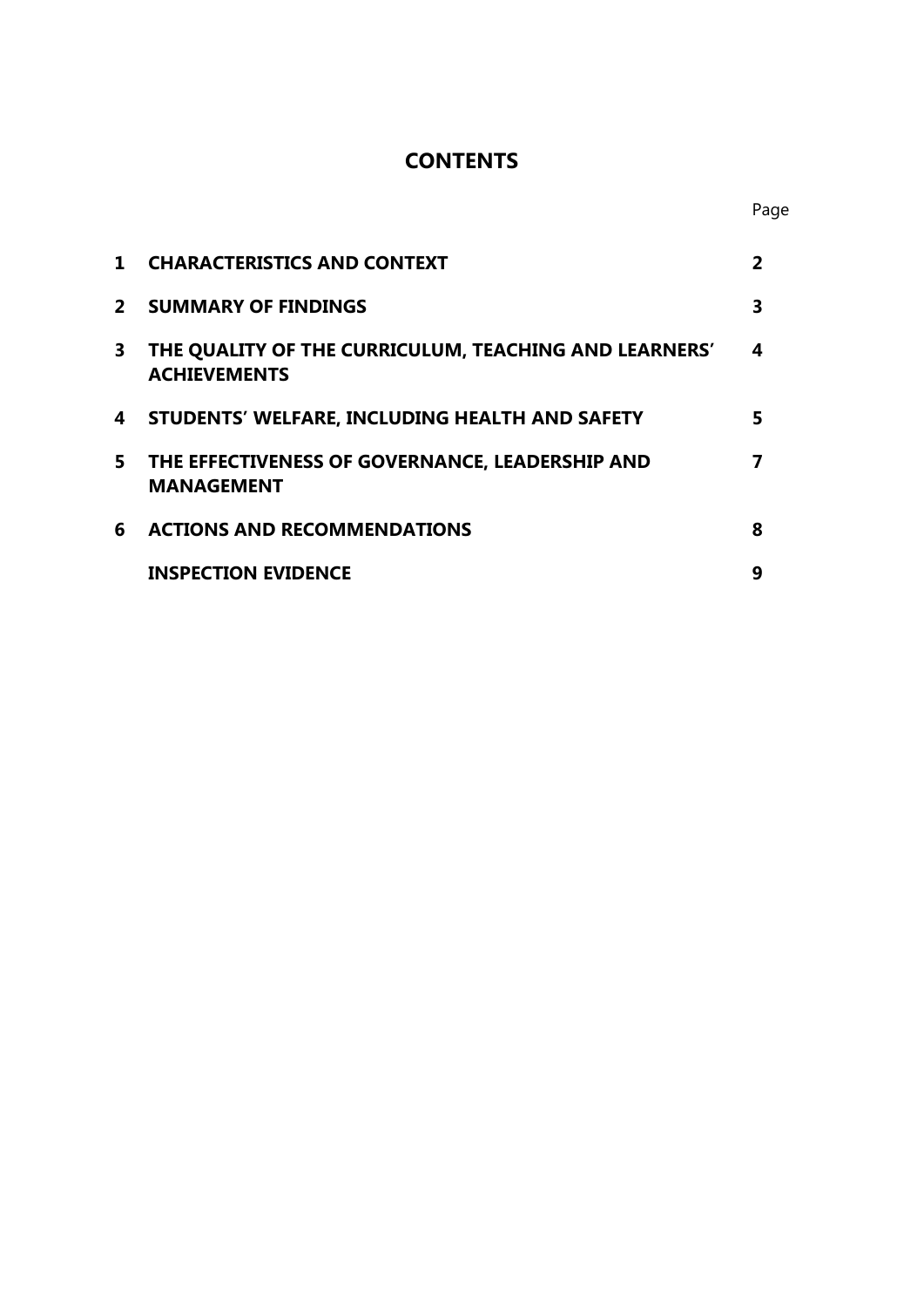### **1. CHARACTERISTICS AND CONTEXT**

- 1.1 Select English is a privately owned English language school established in 1996. It is located in the centre of Cambridge and is a wholly owned subsidiary of St. Andrew's Tutorial College. The school is governed by one of its proprietors who also acts as chairman. The aim of the school is to offer high quality personalised teaching that helps all students to reach their learning goals.
- 1.2 The school offers English language courses from elementary to advanced levels. Students enrol on courses of 15 to 30 hours duration per week, lasting from a minimum of two weeks to up to one year. Enrolment takes place on a weekly basis throughout the year, with peak enrolments during July and August. The summer programme comprises of residential courses for age groups 7-13, 13-16, 14-17 and 17 plus. Courses requiring accommodation with host families are offered for 14-16 year old students and for those over the age of 17.
- 1.3 At the time of inspection there were 54 students at the school, the majority male and all over the age of 18 years. A majority of students come from Italy, Japan, United Arab Emirates and China. No students have been identified with special educational needs or disabilities (SEND).
- 1.4 This monitoring visit has been extended due to the acquisition of new premises. For this reason, Section 4 of the Educational Oversight Framework will be looked at in detail.
- 1.5 The school was last inspected on the 13 May 2014 when it met all Key Standards and the quality of education was judged to meet expectations. The recommendations from the previous report are:
	- Ensure that all staff and managers are involved in the self evaluation process to drive the quality improvement process.
	- Include opportunities to include peer correction and self-evaluation by students during lessons.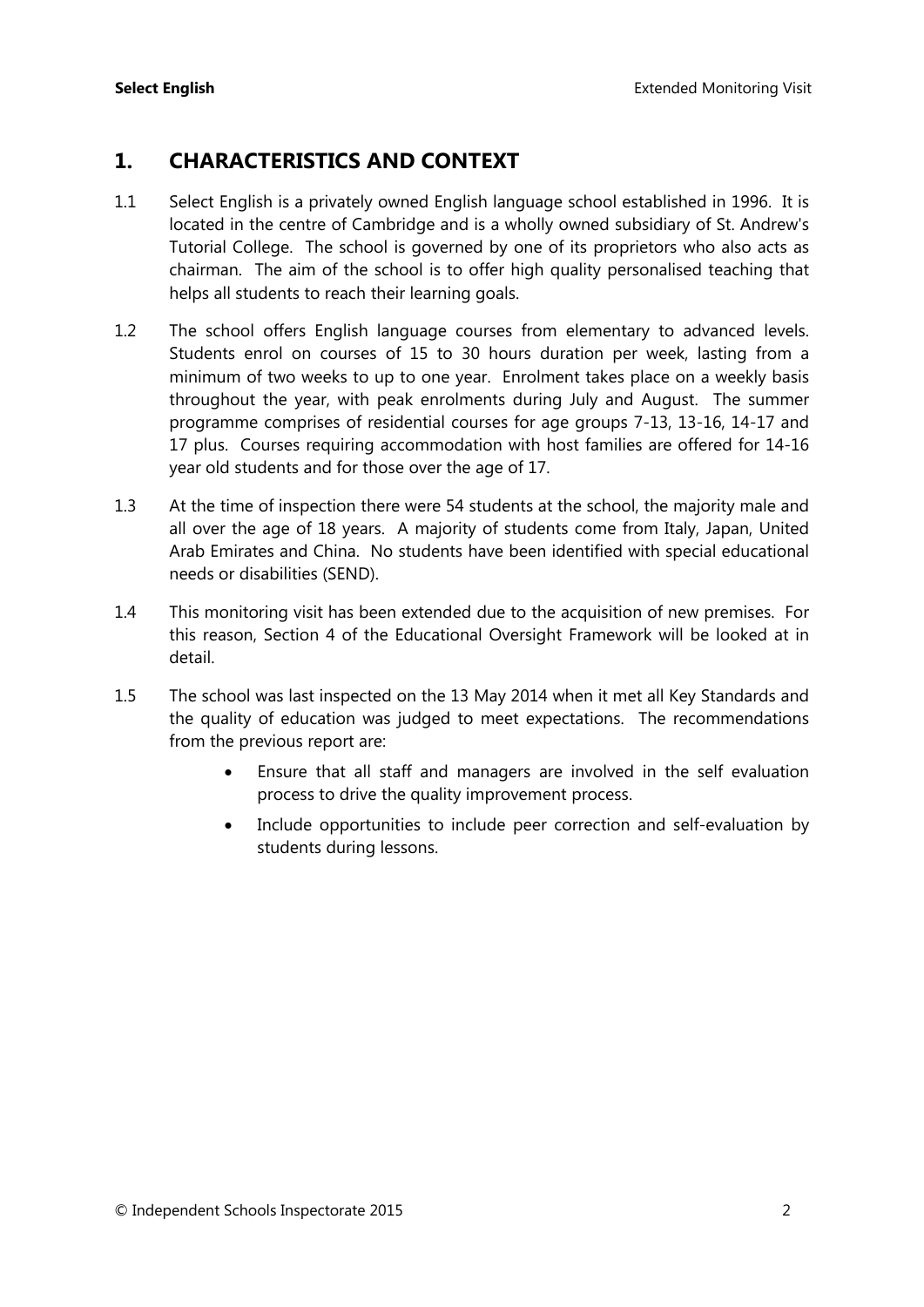#### **2. SUMMARY OF FINDINGS**

- 2.1 **The language school meets expectations**. At the previous inspection of 13 May, 2014, the language school was found to meet expectations and the quality of education as judged at that time, has been maintained.
- 2.2 The quality of the curriculum, teaching and learners' achievements is good. Course information provides prospective student's with an accurate and detailed picture of course provision. Courses meet the needs and language capabilities of the students as well as UK Visas and Immigration (UKVI) requirements. Initial assessment procedures are good and are effective in placing students on an appropriate course to meet their needs and career aspirations. Teaching and learning are good. Staff are very knowledgeable and most lessons are planned well to ensure students' are involved in learning and are making good progress. In a minority of lessons students are not fully engaged or challenged, with insufficient checking of progress. Students are supported well by regular assessments and helpful verbal feedback to help students to understand how to improve. Progress is regularly assessed, resulting in good achievement. However, targets in the progress diaries are too general and do not provide specific information on how students can further improve.
- 2.3 Students' welfare, including health and safety is excellent. The school buildings including the new residential site are well maintained and provide a very safe and comfortable environment which effectively supports learning. The school has excellent procedures for health and safety which conform to all legal, health and safety requirements. Security arrangements are high, resulting in a safe and secure learning environment. The school has excellent policies and procedures in place including those for first aid and safeguarding measures for students under 18. Admission and attendance records are accurate and well monitored. Appropriate procedures are in place for reporting the absence of Tier 4 students to UKVI. Pastoral support is good and provides a high level of support and guidance in accordance with the school's aims. Student induction is comprehensive and effectively prepares them for their studies. A varied programme of social activities is offered, which help students to learn about the history and culture of the area and get to know each other. Staff provide suitable guidance that helps students make their next steps into further training, education or employment. Students residing in the residential accommodation are very well cared for in order to ensure their safety.
- 2.4 The effectiveness of governance, leadership and management is good. Educational direction is clear and ensures high standard provision. Quality assurance processes are good. Teaching and learning are regularly observed and developmental feedback is used effectively to improve performance. Appraisals are effective and continuous professional development is linked to the observation process. Selfevaluation is good. However, a minority of points in the self-evaluation are not specific and do not show how and when the prioritised areas of improvement will be fully implemented, consequently, limiting the scope of improvement.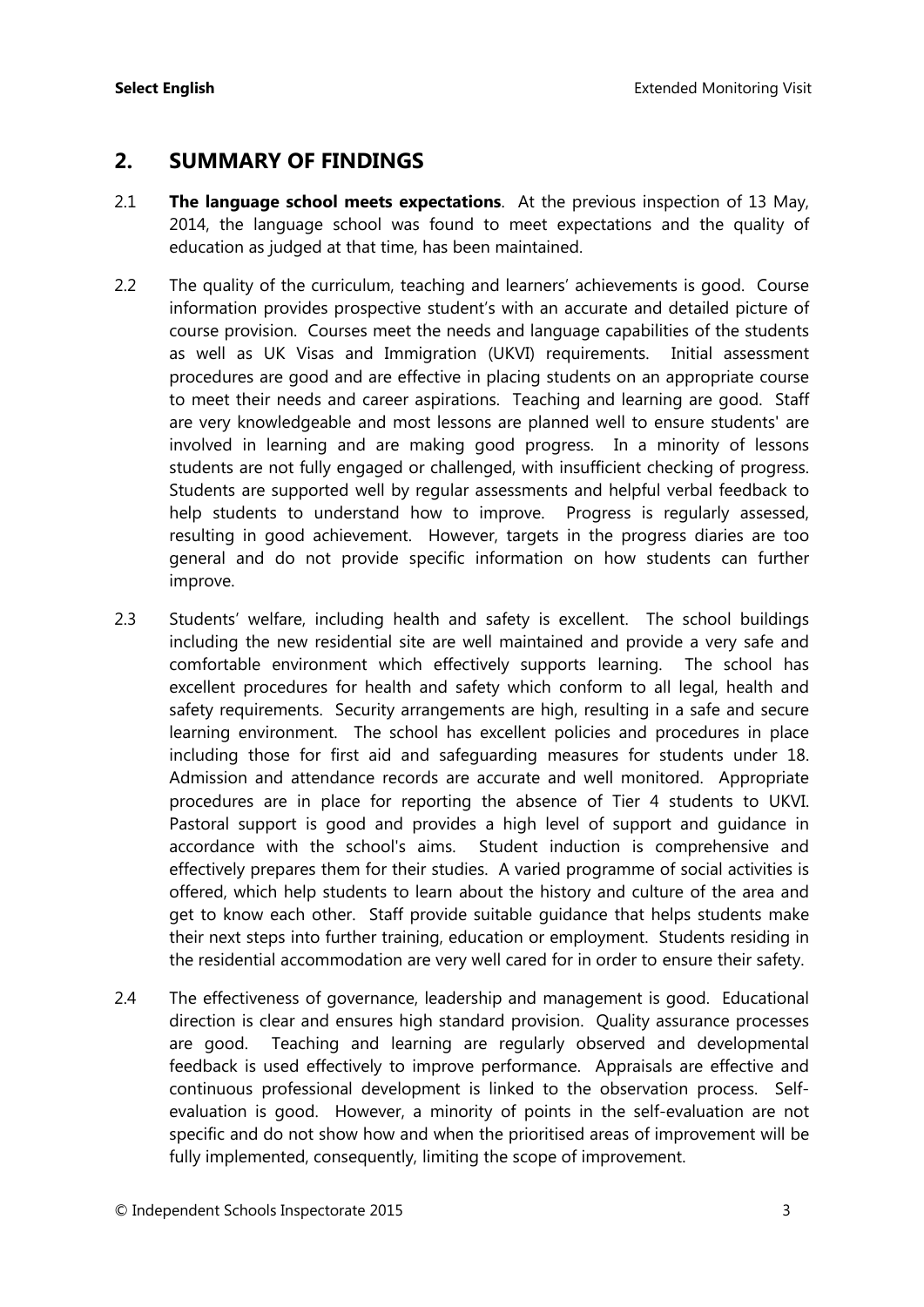## **3. THE QUALITY OF THE CURRICULUM, TEACHING AND LEARNERS' ACHIEVEMENTS**

- 3.1 The quality of the curriculum, teaching and learners' achievements is good. All Key Standards continue to be met.
- 3.2 The recommendation in this area from the previous inspection report is:
	- Include opportunities to include peer correction and self-evaluation by students during lessons.
- 3.3 Excellent progress has been made this recommendation. Peer correction and self evaluation activities are thoroughly planned into each lesson. Students are now actively encouraged to participate in peer and self evaluation activities, resulting in students developing their English language and critical evaluation skills. Lessons are now observed against these criteria and opportunities for the sharing of best practice take place.
- 3.4 The school has a clear statement of its curriculum arrangements, and the courses offered are appropriate to the needs of the students and comply with UKVI requirements. Initial assessment is accurate and students are appropriately placed according to an assessment of English grammar and reading skills at a level according to the Common European Framework of Reference (CEFR). Need analysis are also conducted to ascertain goals and to help inform planning. As a result, students are placed on courses at a level suitable to their language skills.
- 3.5 The quality of teaching is good. Teachers are very knowledgeable and make good use of their language specialism to contextualise lessons and enhance learning. Good quality learning resources and materials are used effectively to enhance learning. In the majority of classes, students benefit from well planned, inspiring lessons that effectively promote independent learning and application of knowledge. In the small minority of lessons where teaching is less successful, teachers reply too heavily on the course textbook and do not sufficiently plan their lessons well. As a result there are periods in lessons where students are not actively involved in learning.
- 3.6 Assessment and tracking of progress are well managed. Students undertake fortnightly assessment tests as well as end of level tests every twelve weeks. Verbal and written feedback is effective, highlighting good aspects and weaknesses within students work. The results of these are recorded and appropriately monitored by teachers and managers. Homework is regularly assessed and marked and helpful feedback is given to help students to make progress and achieve. As a result, students report that they are well informed about the progress they are making.
- 3.7 Attainment is good. The majority of students make good progress in relation to their starting points, completing their studies and proceeding to higher qualifications or employments. Pass rates are good.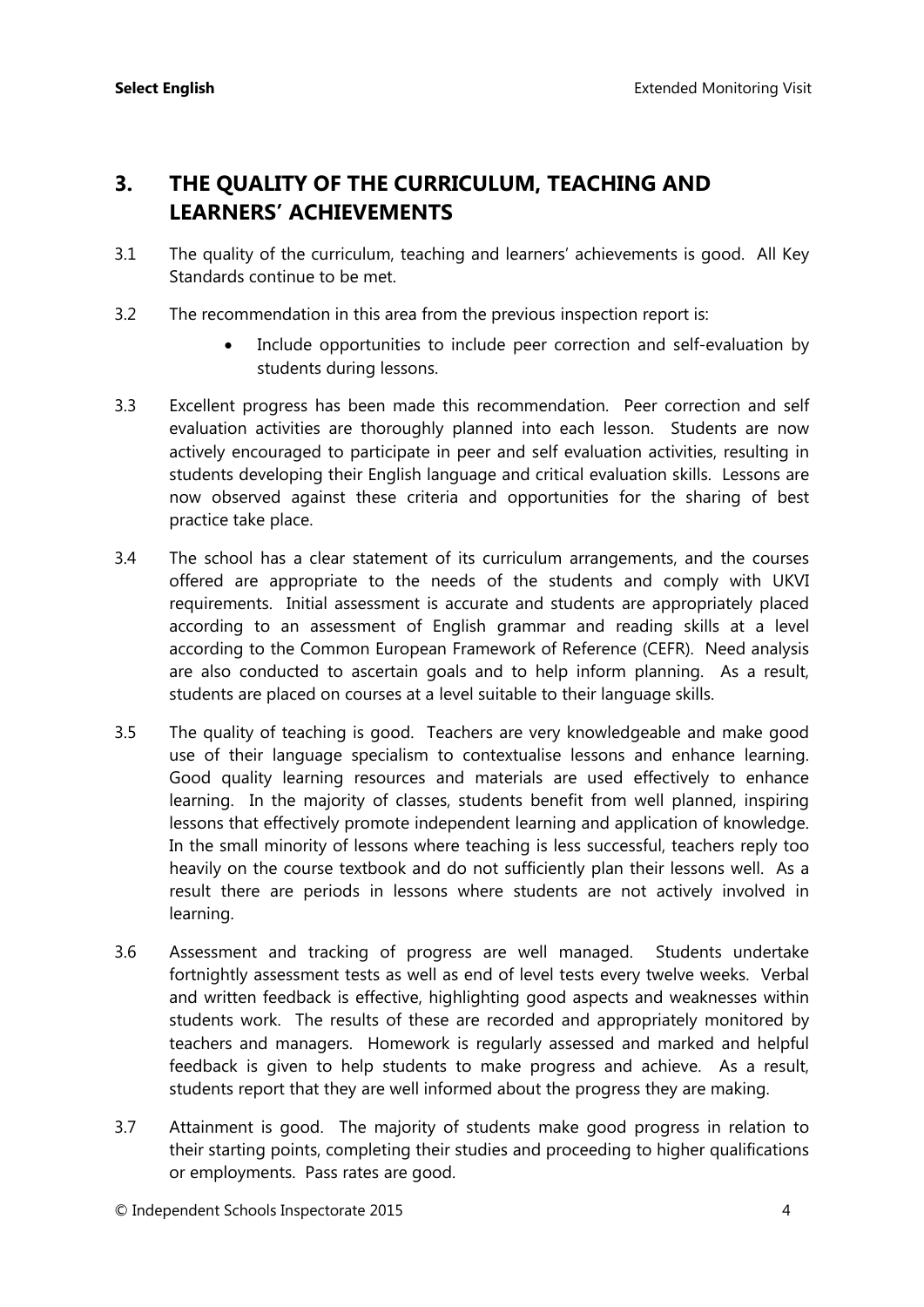### **4. STUDENTS' WELFARE, INCLUDING HEALTH AND SAFETY**

- 4.1 Students' welfare, including health and safety, is excellent. All Key Standards continue to be met.
- 4.2 An extended monitoring visit has been conducted as a result of the acquisition of the new accommodation at Tenison Road.
- 4.3 Premises are secure, fit-for-purpose, well maintained and provide a safe learning environment for students. The school takes all necessary measures to ensure the health and safety of students. Health and safety policies, including first aid and fire safety, are comprehensive and implemented effectively. There are an appropriate number of trained first aiders and fire marshals, who are clearly identified on notices throughout the school and in the residential accommodation. Fire equipment is regularly checked with appropriate risk assessments in place for on and off site activities which are thoroughly reviewed. Students are provided with detailed information on fire evacuation procedures.
- 4.4 All areas of the school are neat, tidy and clean. Teaching rooms are large, light and airy with appropriate heating, sound insulation, lighting and ventilation. They contain good quality furniture appropriate for the age range and needs of the students enrolled and are in good decorative order. Common areas and washrooms are tidy, hygienic and sufficient for the number of staff and students.
- 4.5 Student registration, admission and attendance records are excellent. The school maintains a highly accurate admissions and attendance register. Record keeping is meticulous. The school checks the validity of all online secure English Language Tests (SELT's) and retains the services of a legal expert to ensure compliance. Attendance monitoring is excellent and highly effective in quickly identifying absent students. There are effective systems in place to ensure reports are made to UKVI should a student not fulfil visa requirements.
- 4.6 Pastoral support and guidance for students is good. The school views the welfare of its students as a priority in keeping with its aims. Students receive helpful advice and guidance from tutors and the welfare officer on a regular basis. Students are appreciative of the support they receive and report that their relationship with tutors is good. All staff demonstrates a clear commitment to the welfare and care of their students.
- 4.7 Students receive an appropriate induction which is well supported by an induction handbook. Together these provide students with useful information about health and safety issues, roles and responsibilities of students and staff, and information about the local area.
- 4.8 A varied social programme is offered which is suitable for adults as well as young students. School events and off site visits are regularly arranged to support the social integration of students and promote their cultural development.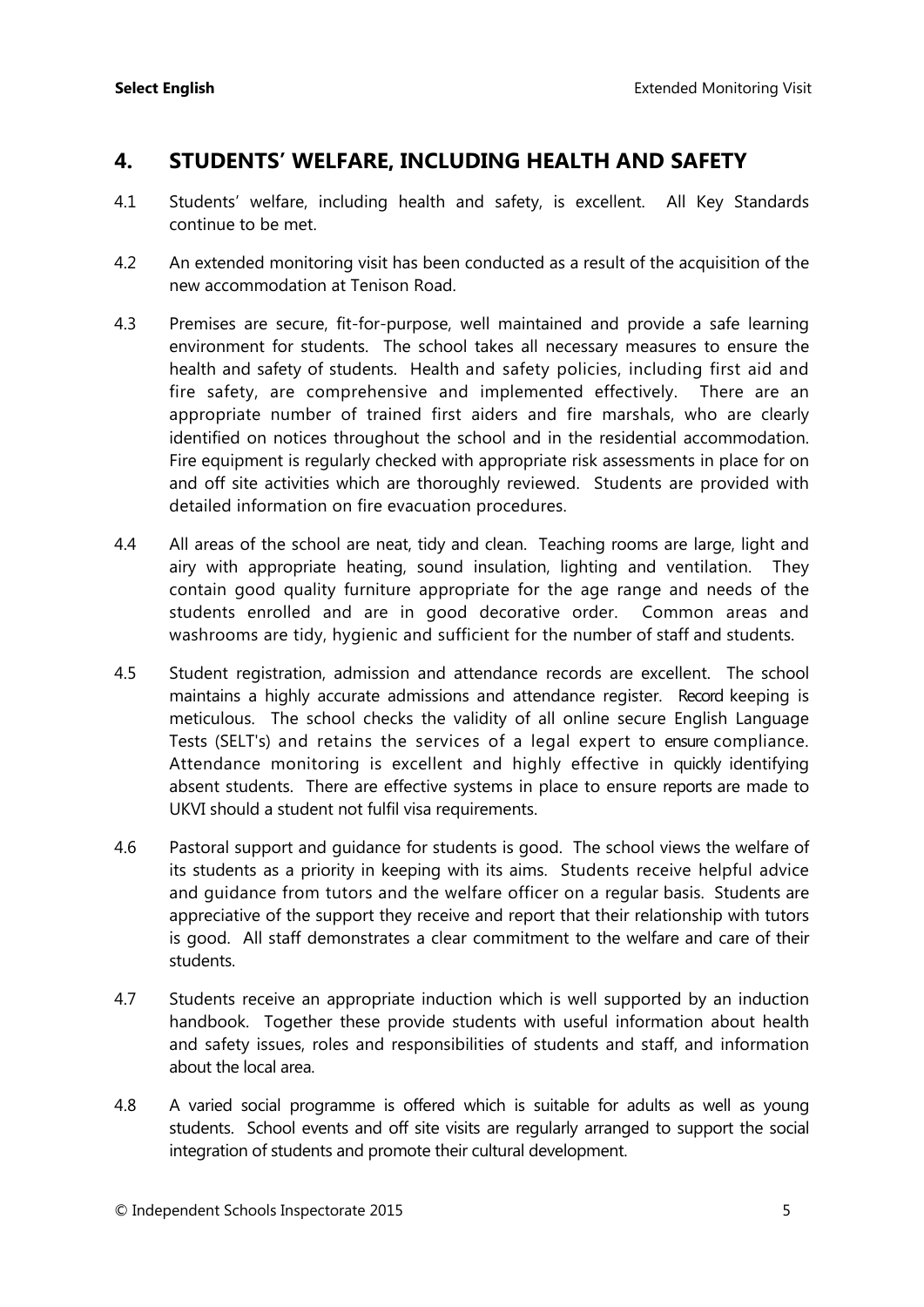- 4.9 Arrangements for safeguarding are excellent. Staff have a thorough awareness of child protection and appropriate policies are in place and implemented effectively. An up-to-date central register provides accurate information on the checks carried out on all staff including contracted staff. All staff working with students are trained to a suitable level in safeguarding and the senior management team closely monitor arrangements. All homestay carers and residential house managers have undergone enhanced checks by the Disclosure and Barring Service (DBS).
- 4.10 Management of accommodation is excellent. There are systematic and rigorous checks in place to recruit, monitor and review homestay carers as well as house managers for the residential accommodation. Communication between the accommodation staff, students and homestay providers are highly effective and ensure any issues are dealt with in at timely manner.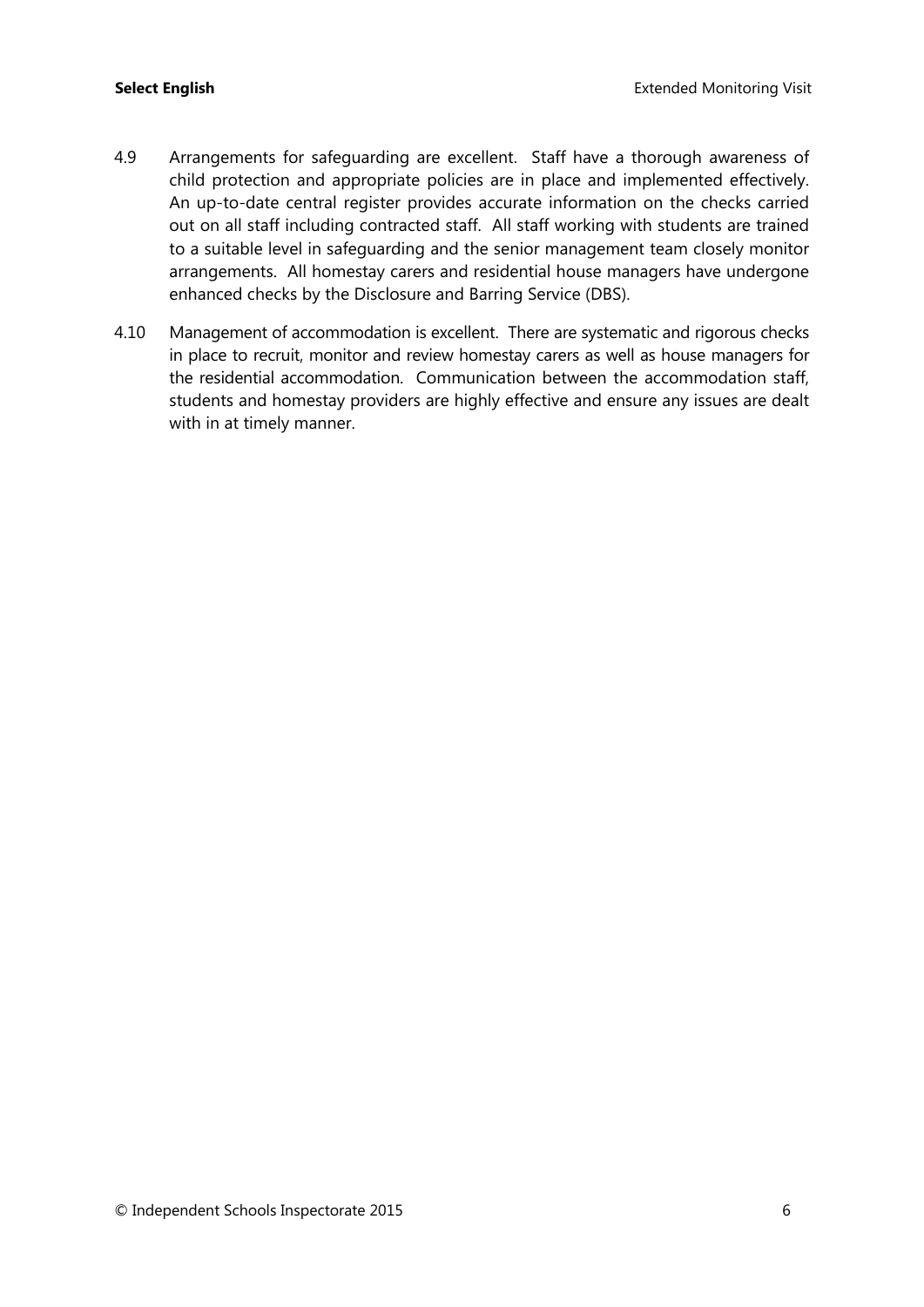## **5. THE EFFECTIVENESS OF GOVERNANCE, LEADERSHIP AND MANAGEMENT**

- 5.1 The effectiveness of governance, leadership and management is good. All Key Standards continue to be met.
- 5.2 The recommendation in this area from the previous inspection report is:
	- Ensure that all staff and managers are involved in the self evaluation process to drive the quality improvement process.
- 5.3 Good progress has been made against this recommendation. Staff and managers are now involved in the self evaluation and quality improvement processes through regular meetings, reviews and interviews. The plan is reviewed regularly by senior management. However, a minority of points in the plan do not detail how and when the prioritised areas of improvement will be implemented, consequently limiting the scope for improvement.
- 5.4 Oversight of the school is good. The recent acquisition of the new residential accommodation has been effectively managed. The school's leadership has a clear strategic educational direction and provides comprehensive oversight. Highly effective relationships exist between the proprietor and the managers and teaching staff. There is an effective staff appointments policy which results in appointing and developing appropriately qualified and experienced staff. This is reflected in the good quality of education, the care of the students and the fulfilment of the schools aims and objectives'. There are detailed policies and procedures in place which are regularly reviewed and appropriately implemented. As a result, appropriate action is taken in respect of course development, planning, maintenance of premises and student welfare.
- 5.5 The management structure is appropriate and clearly organised. Roles and responsibilities are well defined and understood by staff. Communication between staff is good and is well supported by regular meetings attended by staff. The school has all appropriate legal permissions in place.
- 5.6 Quality assurance arrangements are good and effectively support improvement. Senior academic managers conduct lesson observations and use these effectively to monitor the standards of teaching. A highly effective appraisal process is in place and continuous development plans help drive improvement.
- 5.7 Information provided by the school on its website enables prospective students to make an informed choice of school and course of study.
- 5.8 The school made information available to inspectors in a timely manner.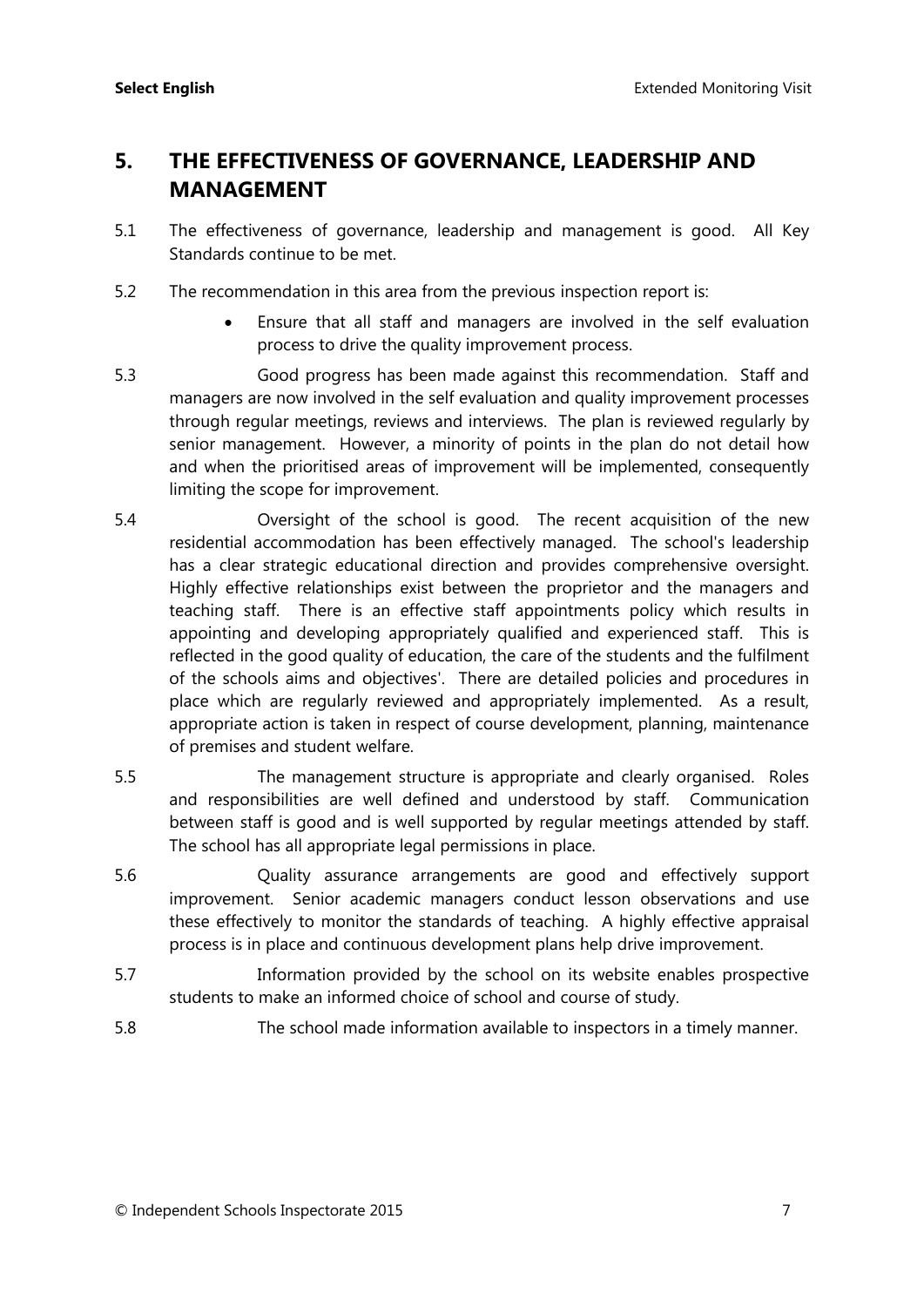## **6. ACTIONS AND RECOMMENDATIONS**

The language school has maintained the good quality found at the last inspection.

#### **Recommendations for further improvement**

In order to further improve the good quality provided, the language school should:

- Ensure progress diaries contain clear, measurable targets as the basis for monitoring the progress of each student.
- Develop lesson planning to ensure to that all students' needs are being fully addressed in lessons.
- Ensure the school quality improvement plan details how and when the prioritised areas for improvement will be implemented.